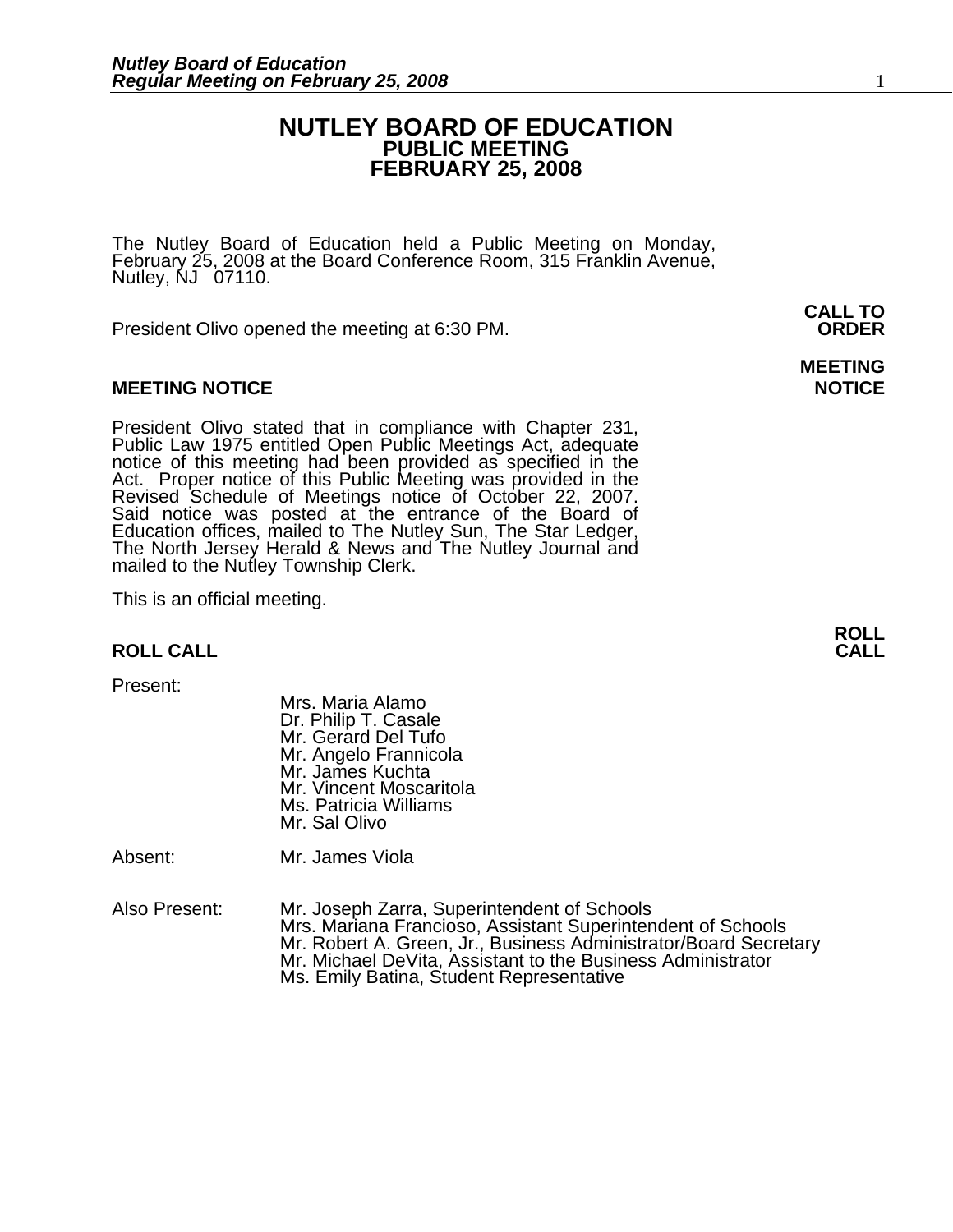#### **MOTION TO ADJOURN TO EXECUTIVE SESSION**

At 6:35 PM Trustee Alamo moved and Trustee Olivo seconded the following resolution:

WHEREAS, the Board of Education will be discussing matters exempt from public discussion pursuant to N.J.S.A. 10:4-12,

NOW, THEREFORE, BE IT RESOLVED that the Board of Education recess to closed executive session at this time to discuss the following:

- 
- 1. Update on all legal issues<br>2. Request from Orange Superintendent to accept a tuition student
- 3. Follow up on a personnel matter

BE IT FURTHER RESOLVED that the results of the discussions will be made public by inclusion on the agenda of a subsequent meeting of the Board of Education or when the reasons for discussing such matters in closed session no longer exist.

 The motion was approved by voice vote.

#### **RECONVENE MEETING RECONVENE**

At 8:00 PM Trustee Frannicola moved, Trustee Williams seconded, and the Board unanimously approved by voice vote a motion to reconvene the public meeting.

The meeting reconvened in the JHWMS Library located at 325 Franklin Avenue, Nutley, NJ.

#### **ROLL CALL**

Present:

Mrs. Maria Alamo Dr. Philip T. Casale Mr. Gerard Del Tufo Mr. Angelo Frannicola Mr. James Kuchta Mr. Vincent Moscaritola Ms. Patricia Williams Mr. Sal Olivo

Absent: Mr. James Viola

**ROLL**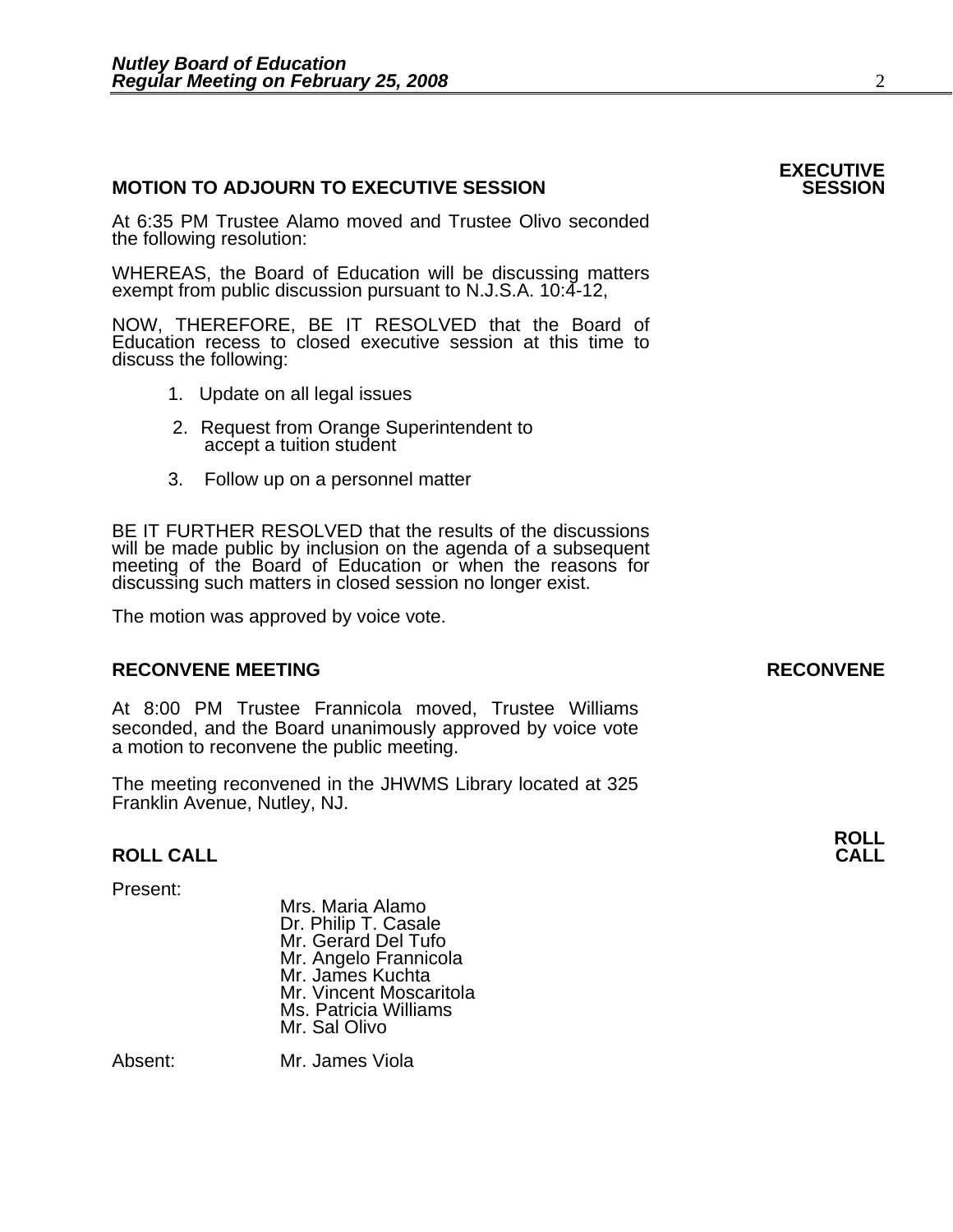Also Present: Mr. Joseph Zarra, Superintendent of Schools Mrs. Mariana Francioso, Assistant Superintendent of Schools Mr. Robert A. Green, Jr., Business Administrator/Board Secretary Mr. Michael DeVita, Assistant to the Business Administrator Ms. Emily Batina, Student Representative

#### **FLAG FLAG SALUTE SALUTE SALUTE**

Trustee Del Tufo led the assembly in the flag salute. **RECOGNITION OF A** 

#### **RECOGNITION OF AWARDS**

Special awards were given by Principals and Coaches to students for both their academic and athletic achievements, Schedule A, which has the list of student and is appended to the minutes of this meeting.

#### **RECESS MEETING RECESS**

At 8:55 PM upon the suggestion of President Olivo, Trustee Casale moved, Trustee Moscaritola seconded, and the Board unanimously approved by voice vote a motion to recess.

#### **RECONVENE MEETING RECONVENE**

At 9:05 PM Trustee Del Tufo moved, Trustee Williams seconded, and the Board unanimously approved by voice vote a motion to reconvene the open public meeting.

#### **APPROVAL OF MINUTES APPROVE**

BE IT RESOLVED that the Board of Education approves the following minutes:

 February 11, 2008 – Public Meeting February 11, 2008 – Closed Executive Session January 28, 2008 – Public Meeting January 28, 2008 – Closed Executive Session

> Trustee Kuchta moved, Trustee Del Tufo seconded, and the Board minutes were approved with the following exception:

1. Trustee Moscaritola voted "No" on all minutes.

#### **CORRESPONDENCE CORRESPONDENCE**

A variance notice regarding property at 469 Chestnut Street being 200 feet within school property.

## **OF MINUTES**

**AWARDS**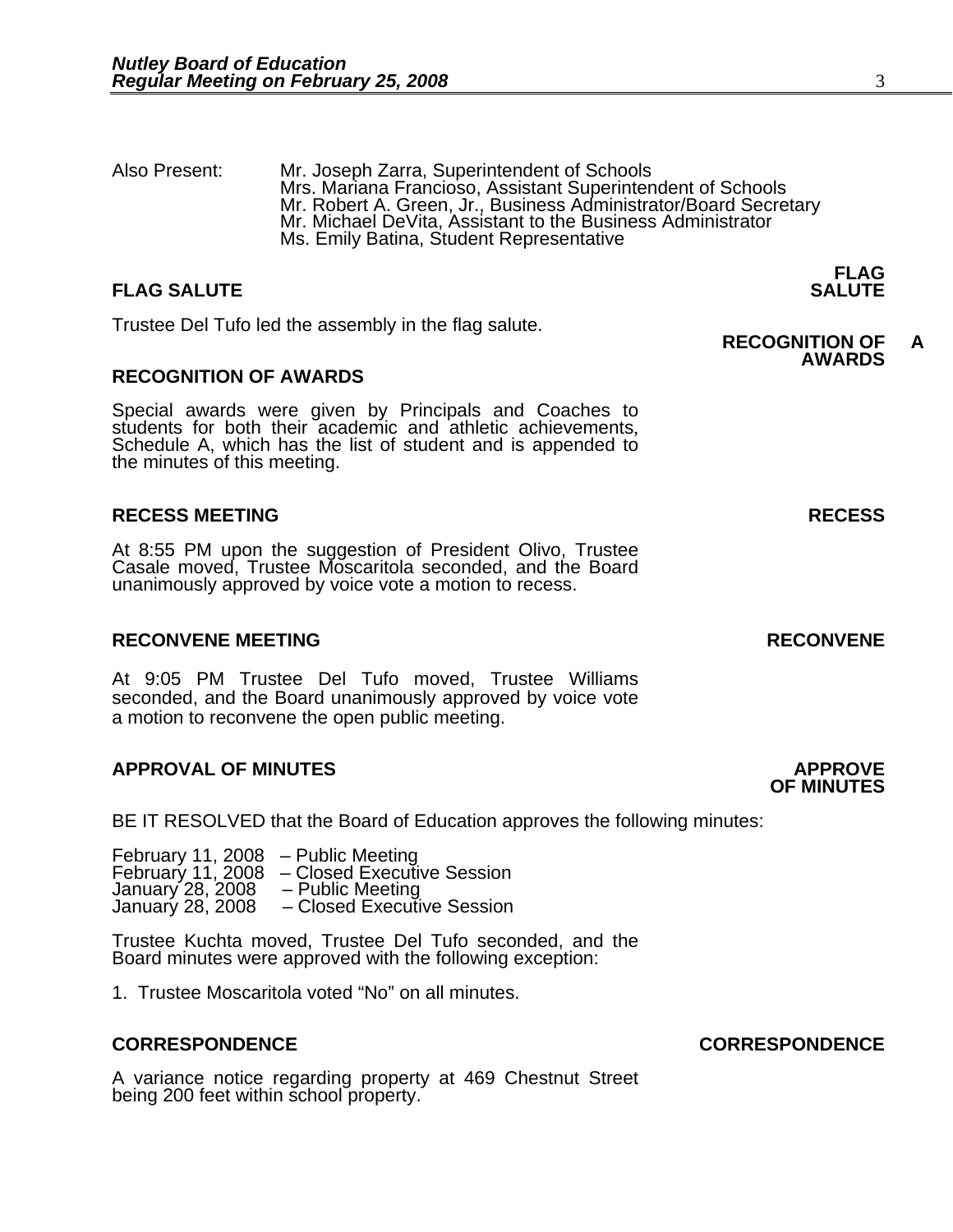#### **SUPERINTENDENT'S REPORT SUPT'S REPORT A**

Mr. Zarra presented the Superintendent's Report dated February 25, 2008, Schedule A, which is appended to the minutes of this meeting, and briefly summarized its contents as well as items in the District.

#### **BOARD SECRETARY'S REPORT**

Mr. Green spoke about the following items:

The security system at the middle school is near completion. There will be alarms on all doors and motion detectors that will detect any movement near the inside of the door. The system will be connected to the local police department. There will also be a swipe card lock installed on the elevator to restrict use by only authorized persons.

Thanks to Mrs. Julie Viola of the township and Norfolk South Railroad for helping to clean the railroad area at the Washington Elementary School.

In the 2006-2007 school year the district received over \$80,000 in E-Rate funding. So far in the 2007-08 school year the district has received \$16,315 in E-Rate funding. We expect approximately \$20,000 more before June 30.

The light pole in the south side driveway has been installed.

Time was allowed for comments and questions from the Board.

#### **COMMITTEE REPORTS REPORTS**

| <b>Emily Batina</b>     | - Student Representative                                        |
|-------------------------|-----------------------------------------------------------------|
| <b>Trustee Del Tufo</b> | - Facilities Committee<br><b>Negotiations of Administrators</b> |
|                         | Trustee Moscaritola - Security Update (Sub Committee)           |
| Trustee Williams        | - Policy Committee                                              |
| Trustee Alamo           | - Academics & Technology Committee                              |
| <b>Trustee Casale</b>   | - Finance/Budget Committee                                      |
|                         |                                                                 |

## **HEARING OF CITIZENS (Resolutions Only) HEARING OF CITIZENS**

Resident Terry Quirk, representative for the Nutley Parent<br>Advocacy Network (NPAN), addressed the Board and asked for clarification of the travel list and change orders from the<br>bathroom renovation contractor.

**BOARD SECRETARY'S** 

# **COMMITTEE**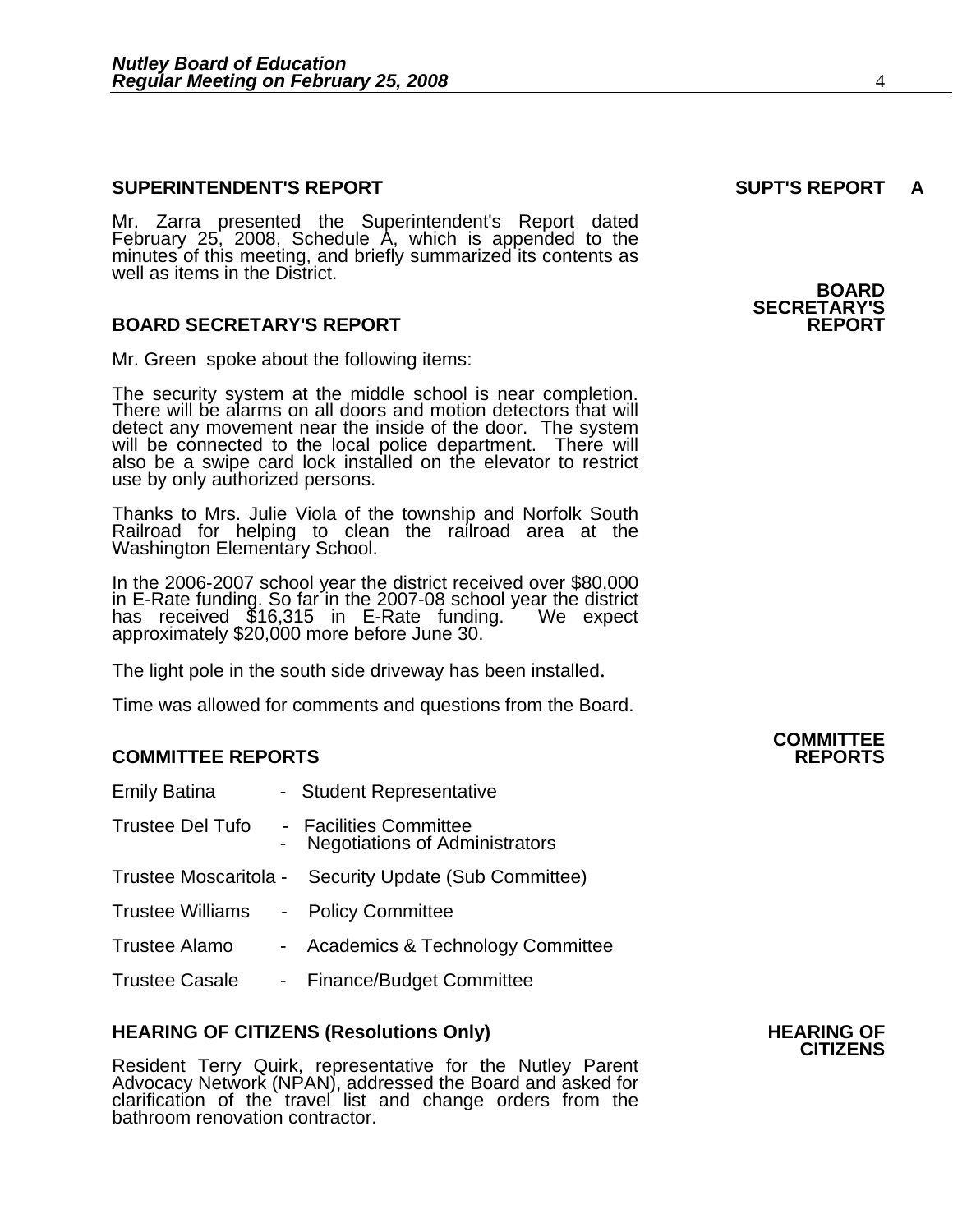Mrs. Francioso, Assistant Superintendent, provided an update of the District's academic highlights from the State School Report Card.

Trustee Moscaritola complimented the District especially Radcliffe School and the new Radcliffe School Principal.

### **SUPERINTENDENT'S RESOLUTIONS**  PARTICLE SUPT'S

Trustee Williams moved, and Trustee Alamo seconded, a motion that the Board approve the Superintendent's Resolutions numbers 1 through 12 as listed below with the following exceptions:

- 1. Superintendent Resolution # 13 Approval of Field Trips /Extra Curricular Trips amended to add a trip by the Wrestling Team to Atlantic City for a state championship on March 8-9, 2008.
- 2. Trustee Alamo moved, and Trustee Williams seconded, a motion that the Board approves the amendment to Resolution #13 Approval of Field Trips/ Extra Curricular<br>Trips. The Board unanimously approved the motion.
- 3. Trustees Casale, Frannicola and Moscaritola voted "No" on Resolution #3 Amending Resolution –<br>Appointments – Athletics.
- 4. President Olivo abstained on Resolution # 6 Extra Compensation.

# **RESOLUTIONS**

#### **RETIREMENTS TEACHERS**

#### 1. **RETIREMENTS – Professional Staff**

BE IT RESOLVED that the Board of Education approves the acceptance of the retirement of the following personnel, effective June 30, 2008:

| <b>Donald DiGiovine</b> | -School Psychologist |
|-------------------------|----------------------|
| <b>Bernice Paschal</b>  | -Elementary Teacher  |
| Deborah L. Schop        | -Elementary Teacher  |

#### 2. **RESIGNATION – Athletics**

BE IT RESOLVED that the Board of Education approves the resignation of Mr. Kevin Gondres as assistant lacrosse coach effective February 15, 2008.

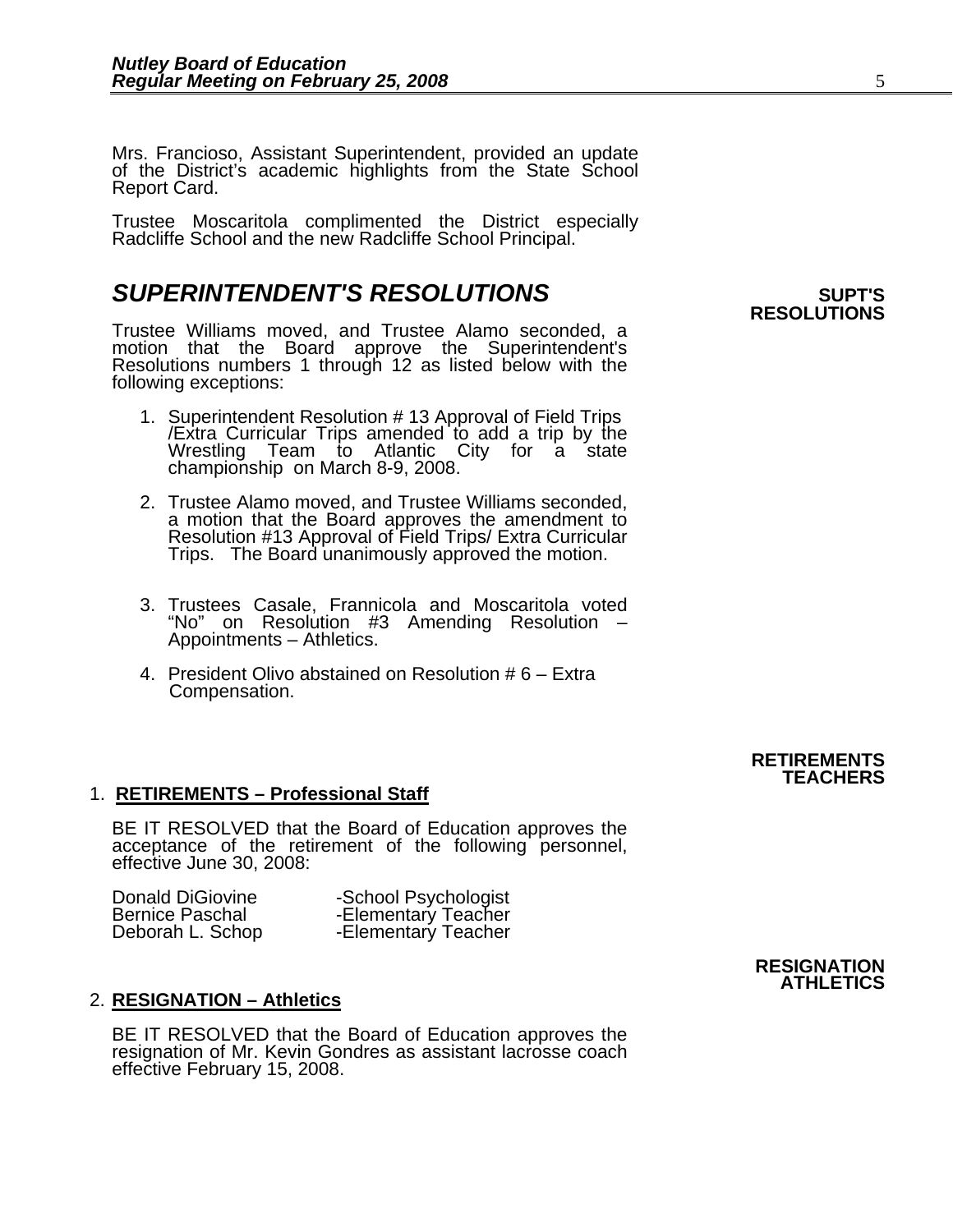#### **AMEND APPOINTMENTS ATHLETICS**

#### 3. **AMENDING RESOLUTION – APPOINTMENTS-Athletics**

BE IT RESOLVED that the Board of Education approves the amending of the resolution Spring Appointments-Athletics, (Schedule C), to be paid from Budgetary Account Line #11-402-100-100, approved at the January 28, 2008 Board

| Sport                                                                                                                  | Name |        | Step Salary                   |
|------------------------------------------------------------------------------------------------------------------------|------|--------|-------------------------------|
| <b>Baseball</b><br>Add: Assistant Coach Patrick Gabriele<br>Assistant Coach Paul Magrini<br>Assistant Coach Eric Puzio |      | 4<br>4 | \$5,025<br>$5,025$<br>$5,025$ |
| <b>Strength &amp; Conditioning Coach</b><br>Assistant Coach Donald Sellari                                             |      |        | 4,365                         |

#### 4. **LEAVE OF ABSENCE – Teacher**

BE IT RESOLVED that the Board of Education approves a childrearing leave of absence for Mrs. Stephanie Tirri, effective March 7 through June 30, 2008, with a return date of September 1, 2008. September 1, 2008. **APPOINTMENTS** 

#### 5. **APPOINTMENTS – Teacher Substitutes**

BE IT RESOLVED that the Board of Education approves the appointments of the teacher substitutes listed on the attached Schedule B for the 2007-08 school year.

#### 6. **EXTRA COMPENSATION**

BE IT RESOLVED that the Board of Education approves the following personnel be paid extra compensation in the amounts indicated for services rendered:

#### **PAYMENT FOR HEALTH DYNAMICS CLASSES - Month of January, 2008**

Rose Cioffi **\$250.00** 

**LEAVE OF ABSENCE TEACHER** 

**TEACHER SUBS** 

**EXTRA COMPENSATION**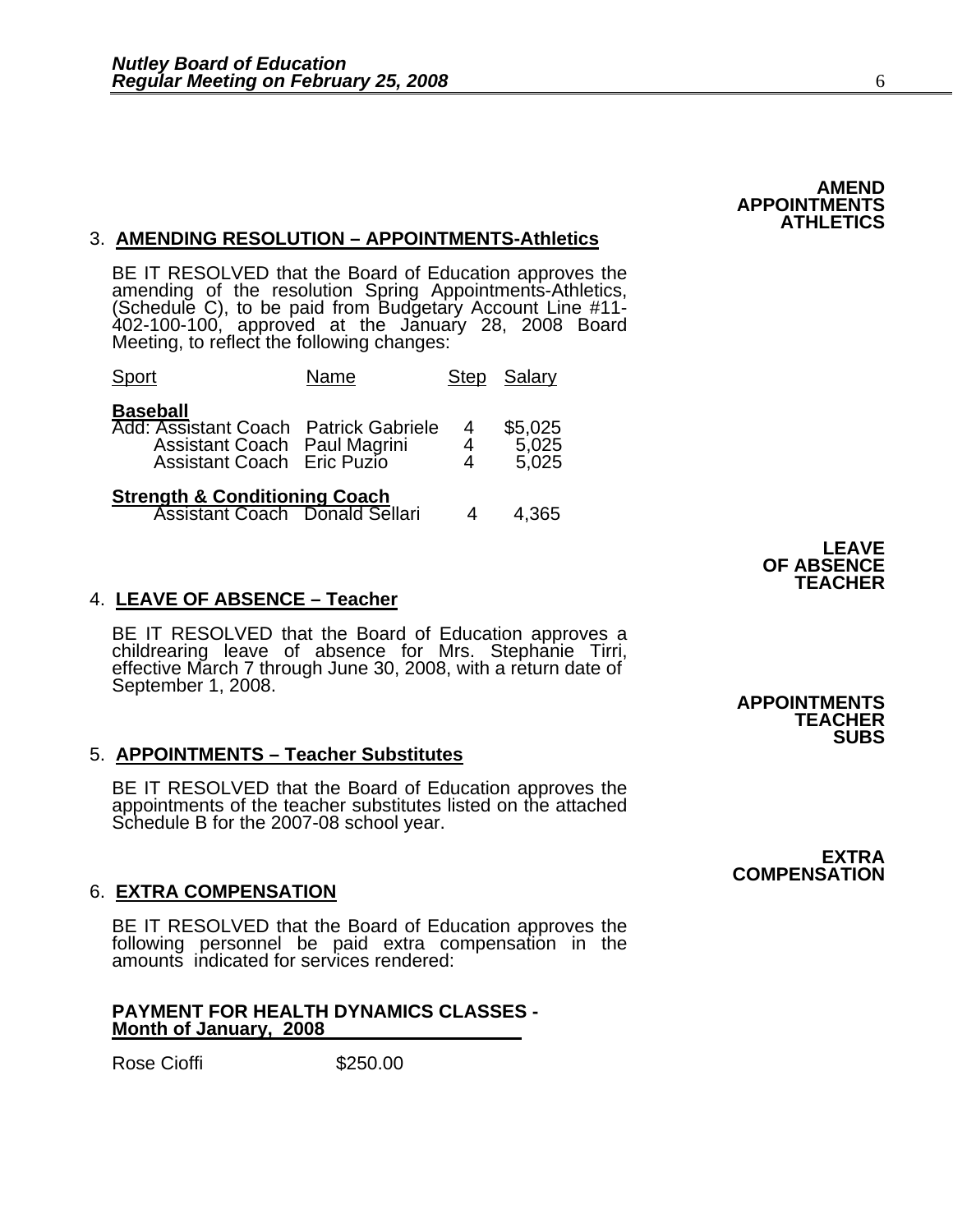#### **PAYMENT FOR ZERO PERIOD S.R.A. CLASSES - Month of January, 2008**

| Leann Martin        | \$294.00 |
|---------------------|----------|
| <b>Heather Syme</b> | 462.00   |

#### **PAYMENT FOR MATHCOUNTS COMPETITION – Montclair State University – Saturday, Feb., 9, 2008**

Nancy Foglio \$233.82

#### **PAYMENT FOR MENTORING NOVICE TEACHERS – During 2006-07 and 2007-08 school year**

| <b>Carol Gurney</b> | \$550.00 |
|---------------------|----------|
| Cynthia Lynch       | 550.00   |
| Ellen Napoli        | 550.00   |

#### **PAYMENT FOR CUSTODIAL SAFETY COMMITTEE – January 23, 2008**

| Alan Heinis                  | \$30.00 |  |
|------------------------------|---------|--|
| Lawrence T. Koster           | 30.00   |  |
| <b>Christopher Weinstein</b> | 30.00   |  |

#### **BASIC SKILLS CURRICULUM COMMITTEE February 2, 2008**

| <b>Dolores Contreras</b>       | \$103.92         |
|--------------------------------|------------------|
| Danielle Cancelliere           | 103.92           |
| <b>Jennifer Collins</b>        | 103.92           |
| Rosalina Gencarelli            | 103.92           |
| Danine Osetto                  | 103.92           |
| Geralyn Ryan<br>Jenifer Wilson | 103.92<br>103.92 |

#### **LANGUAGE ARTS CURRICULUM COMMITTEE February 12, 2008**

| Linda Batson                        | \$103.92 |
|-------------------------------------|----------|
|                                     |          |
| Karen Beckmeyer<br>Rosemary Clerico | 103.92   |
|                                     | 135.12   |
| Nicole Crowe                        | 103.92   |
| Carla Cullari                       | 103.92   |
| Cynthia DeBonis                     | 135.12   |
| Loretta Douglas                     | 103.92   |
| Danielle Ferraro                    | 103.92   |
| <b>Emanuela Fierro</b>              | 103.92   |
| Jill Freedman                       | 103.92   |
| <b>Natalie Gatto</b>                | 103.92   |
| Paula Greco                         | 103.92   |
| Doreen Holland                      | 103.92   |
| <b>Courtney Jousset</b>             | 103.92   |
| Paul Kocum                          | 103.92   |
| Erin Lenik                          | 103.92   |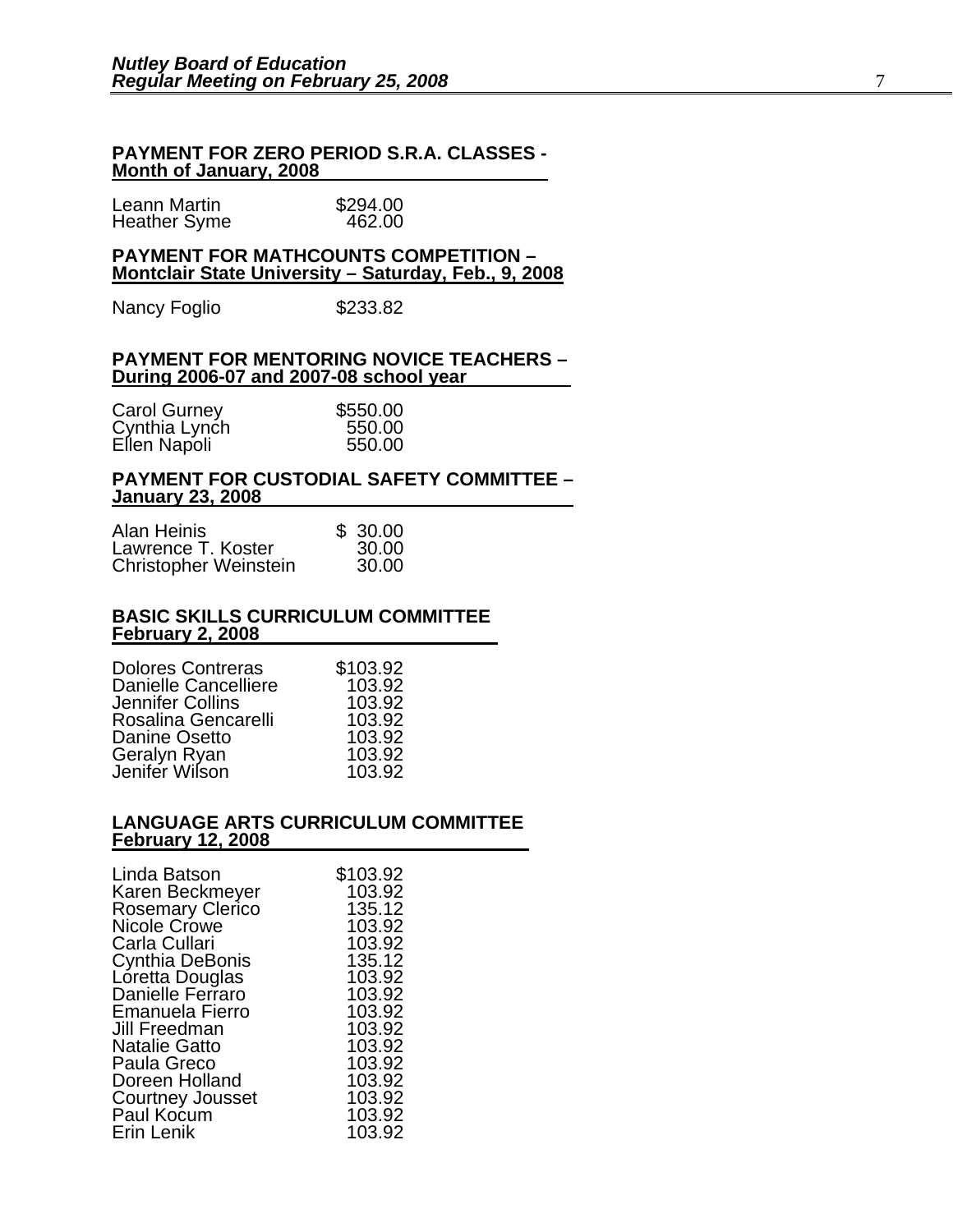| 103.92 |
|--------|
| 103.92 |
| 103.92 |
| 103.92 |
| 103.92 |
| 135.12 |
| 103.92 |
| 103.92 |
| 103.92 |
| 103.92 |
|        |

#### **FAMILY MATH PROGRAM- During the weeks of January 7 – January 31, 2008**

| \$540.48 |
|----------|
| 540.48   |
| 540.48   |
| 540.48   |
| 540.48   |
| 540.48   |
| 540.48   |
| 540.48   |
| 540.48   |
| 540.48   |
|          |

#### **ART/TECHNICAL CURRICULUM COMMITTEE January 12, 2008**

| George Ackerman    | \$103.92 |
|--------------------|----------|
| Hillary Hill       | 103.92   |
| Nancy Kehayes      | 135.12   |
| Theresa Lappostato | 103.92   |
| Lisa Maniscalco    | 103.92   |
| Nikola Markovic    | 103.92   |
| Christina Osieja   | 103.92   |
| Karen VanderHave   | 103.92   |

#### **CENTRAL DETENTION COVERAGE – Month of January, 2008**

#### **High School**

| Kent Bania           | \$93.85 |
|----------------------|---------|
| John Gulardo         | 93.85   |
| <b>Tarik Huggins</b> | 56.31   |
| Alicia Lombard       | 75.08   |
| Denise Mazza         | 56.31   |
| Lisa Vallo           | 150.16  |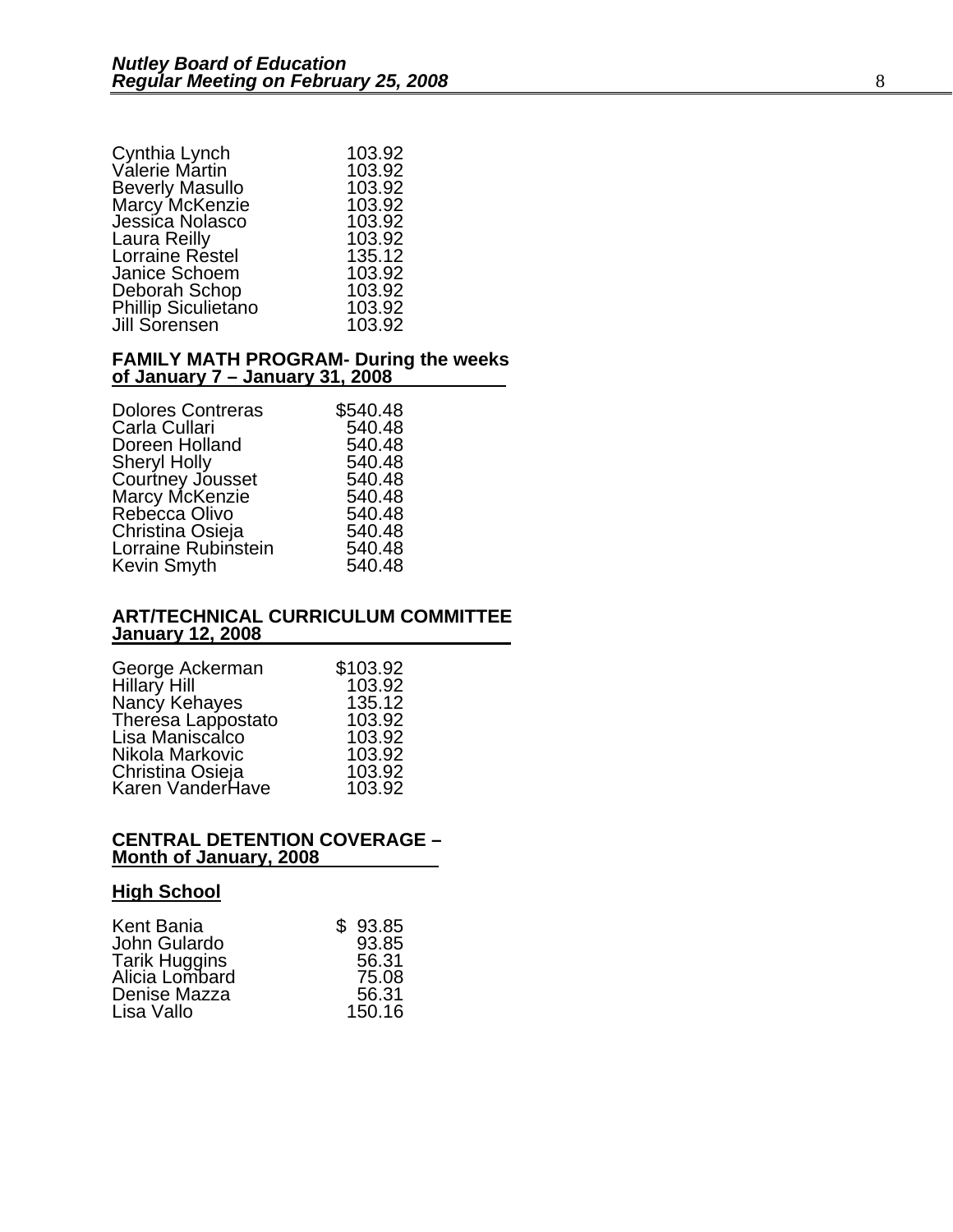#### **JHW Middle School**

| Jennifer Ambrose                 | 93.85 |
|----------------------------------|-------|
| Joseph Cappello                  | 37.54 |
| Tracy Egan                       | 56.31 |
| Michelle Ippolito<br>Luann Zullo | 93.85 |
|                                  | 93.85 |

#### **SATURDAY MORNING SUSPENSIONS – Month of January, 2008**

#### **JHW Middle School**

| Joseph Cappello<br>Marcellino Marra | \$78.45 |
|-------------------------------------|---------|
|                                     | 78.45   |

#### **APPROVAL OF C CALENDARS 2009-09**

#### 7. **APPROVAL OF CALENDARS – 2008-09 School Year**

BE IT RESOLVED that the Board of Education approves the adoption of the following attached calendars for the 2008-09 school year:

School Calendar -Schedule C Calendar for Twelve-Month Employees -Schedule D

#### 8. **LONGEVITY PAY**

BE IT RESOLVED that the Board of Education approves the following longevity payment:

Deborah Schop -\$4,300 (prorated) Eff. March 1,2008 (25 yrs.)<br>Account # 11-213-100-101

#### 9. **TRANSFER OF PERSONNEL**

BE IT RESOLVED that the Board of Education approves, upon the recommendation of the Superintendent of Schools, the following transfers, effective February 26, 2008:

| NAME                                                  | <b>FROM</b>          |           |
|-------------------------------------------------------|----------------------|-----------|
| <b>Sarah Fredericks</b><br><b>School Psychologist</b> | Radcliffe/Washington | Lincoln   |
| Mari Konn<br>T DTC                                    | Lincoln              | Radcliffe |

**LONGEVITY PAY**

**TRANSFER OF PERSONNEL**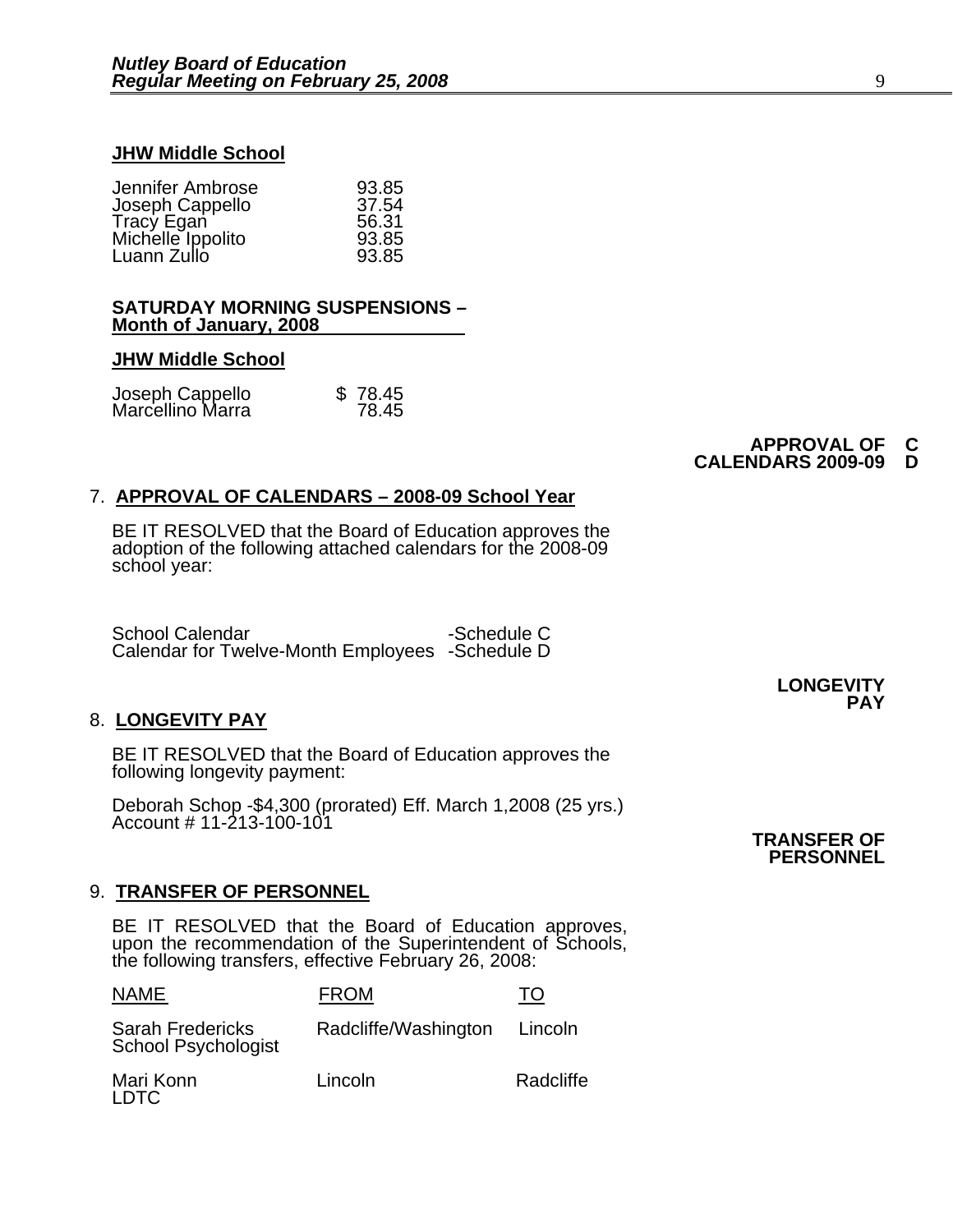#### 10. **SPECIAL CLASS PLACEMENT – Educationally Disabled Students**

BE IT RESOLVED that the Board of Education authorizes the attendance of students in out-of-district special education classes for the 2007-08 school year as follows:

| School                                                                             | No. of         | <b>Students Classification</b> | Effective<br>Date | Tuition     |                  |
|------------------------------------------------------------------------------------|----------------|--------------------------------|-------------------|-------------|------------------|
| Cerebral Palsy of<br>No. Jersey,<br>Maplewood, NJ<br>(Horizon School - Livingston) | $\mathbf 1$    | Preschool<br><b>Disabled</b>   | 12/6/07           | \$38,618.16 |                  |
| Palisades Learning<br>Center<br>Paramus, NJ                                        | 1              | <b>SLD</b>                     | 1/22/08           | \$31,912.00 |                  |
| <b>Chancellor Academy</b><br>Pompton Plains, NJ                                    | $\overline{1}$ | MD                             | 2/11/08           | \$21,454.84 |                  |
| Cornerstone Day<br>School<br>Springfield, NJ                                       | 1              | <b>SLD</b>                     | 2/11/08           | \$25,408.70 | <b>CHANGE OF</b> |

#### 11. **CHANGE OF ASSIGNMENT – HEAD CUSTODIAN TO MAINTENANCE**

 BE IT RESOLVED that the Board of Education approves a change of assignment for Michael Robinson to the position of maintenance, effective March 1, 2008, at the annual salary of \$58,265 prorated (Step 14) plus \$2,000 longev Salary Guide. Account #:11-999-261-100

#### 12. **EAN CONTRACT AMENDMENT**

BE IT RESOLVED that the Board of Education approves an amendment to the July 1, 2006 – June 30, 2009 agreement between the Nutley Board of Education and the Education Association of Nutley to reflect a change to make cheer a full two-season sport, with an increased number of squads.<br>The following changes requested are on page 44 and page 46 of the contract:

#### **FROM**

| Cheerleader (2007-2008 Athletic Salary Guide, page 44) |        |        |        |        |
|--------------------------------------------------------|--------|--------|--------|--------|
| <b>Head Coach</b>                                      | Step 1 | Step 2 | Step 3 | Step 4 |
| Fall                                                   | 4435   | 4650   | 4880   | 5070   |
| <b>Fall/Winter</b>                                     | 5600   | 5900   | 6200   | 6480   |

 **EAN CONTRACT AMENDMENT**

**ASSIGNMENT**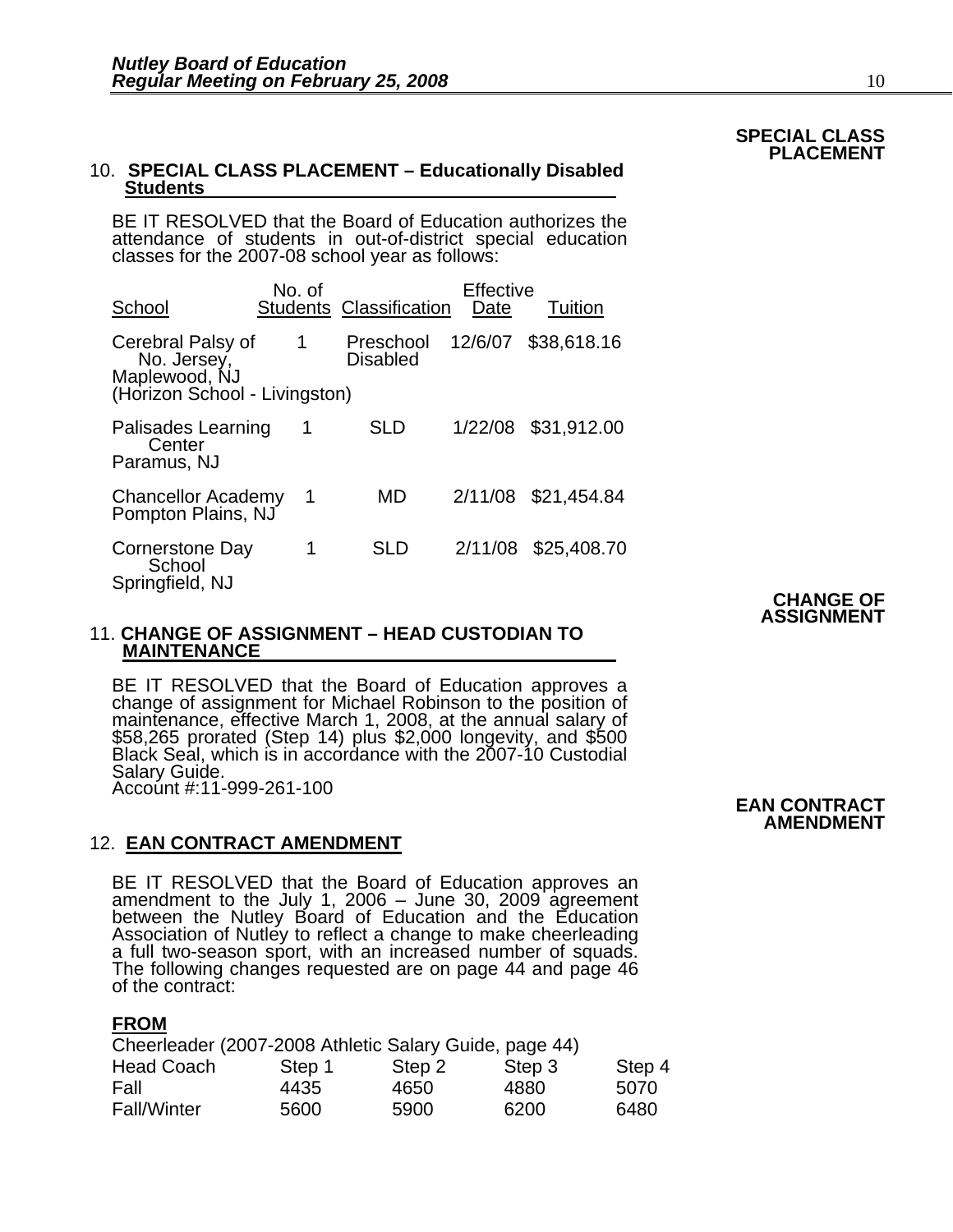| Assistant<br>Fall<br>Fall/Winter                                                                                         | 3085<br>3865           | 3200<br>4160           | 3525<br>4450           | 3730<br>4735           |
|--------------------------------------------------------------------------------------------------------------------------|------------------------|------------------------|------------------------|------------------------|
| <u>TO</u><br>Cheerleader (2007-2008 Athletic Salary Guide, page 44)<br><b>Head Coach</b><br>Fall<br>Winter               | Step 1<br>4435<br>4435 | Step 2<br>4650<br>4650 | Step 3<br>4880<br>4880 | Step 4<br>5070<br>5070 |
| Assistant<br>Fall<br>Winter                                                                                              | 3085<br>3085           | 3200<br>3200           | 3525<br>3525           | 3730<br>3730           |
| <b>FROM</b><br>Cheerleader (2008-2009 Athletic Salary Guide, page 46)<br><b>Head Coach</b><br>Fall<br><b>Fall/Winter</b> | Step 1<br>4685<br>5855 | Step 2<br>4905<br>6105 | Step 3<br>5130<br>6450 | Step 4<br>5320<br>6730 |
| Assistant<br>Fall<br><b>Fall/Winter</b>                                                                                  | 3335<br>4115           | 3455<br>4410           | 3775<br>4705           | 3980<br>4985           |
| TO<br>Cheerleader (2008-2009 Athletic Salary Guide, page 46)<br><b>Head Coach</b><br>Fall<br>Winter                      | Step 1<br>4685<br>4685 | Step 2<br>4905<br>4905 | Step 3<br>5130<br>5130 | Step 4<br>5320<br>5320 |
| Assistant<br>Fall<br>Winter                                                                                              | 3335<br>3335           | 3455<br>3455           | 3775<br>3775           | 3980<br>3980           |

**APPROVAL FIELD TRIPS/ EXTRACURRICULAR TRIPS** 

#### 13. **APPROVAL OF FIELD TRIPS/EXTRACURRICULAR TRIPS**

BE IT RESOLVED that the Board of Education approves the following out-of-state field trips/extracurricular trips:

Jamfest National Cheering Competition March 28 – March 31, 2008 Peterson Arts Center Pittsburgh, PA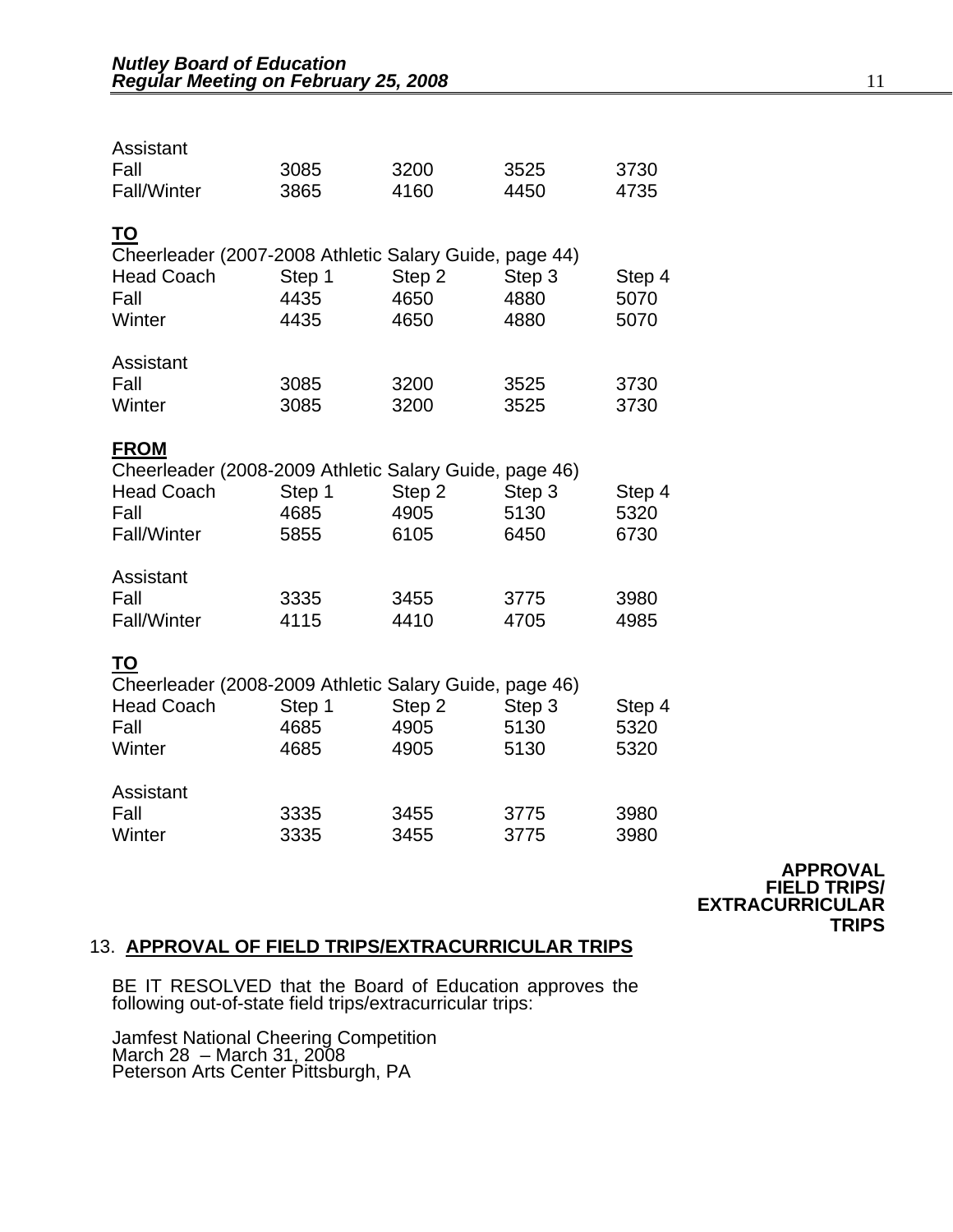Washington School Kindergarten March 10, 2008 Outragehiss .. Pets in Chestnut Ridge, NY

Yantacaw Student Council June, 2008 New York City

John H. Walker Middle School Student Council May 21 – 22, 2008 Gettysburg, PA

### *BUSINESS ADMINISTRATOR/ BOARD SECRETARY'S RESOLUTIONS*

At the request of the Board the Business Administrator changed Resolution #4 – Requests for Use of School Buildings and Grounds for the use of the Oval and Field House to occur after 12:00 PM.

Trustee Moscaritola requested a line-by-line reduction of the items between the  $1<sup>st</sup>$  Bid and  $2<sup>nd</sup>$  Bid of the HVAC Projects for Lincoln and Washington Schools.

Trustee Alamo explained the travel details of her attendance to the National School Boards Convention.

Trustee Moscaritola asked if the Board would stand unified on the Approval of the Travel List.

Trustee Kuchta moved, and Trustee Williams seconded, a motion that the Board partially table Resolution #6 – Travel List for any employee who did not get Board approval before<br>the actual attendance at the workshop. The Board approved<br>the motion with the following exception:

1. Trustee Alamo abstained on the Travel Resolution for her own travel expenses.

Trustee Frannicola moved, and Trustee Del Tufo seconded, a motion that the Board Administrator/Board Secretary's Resolutions numbers 1 through 14.

Upon being put to a roll call vote Resolutions 1 through 14 were unanimously approved by roll call vote.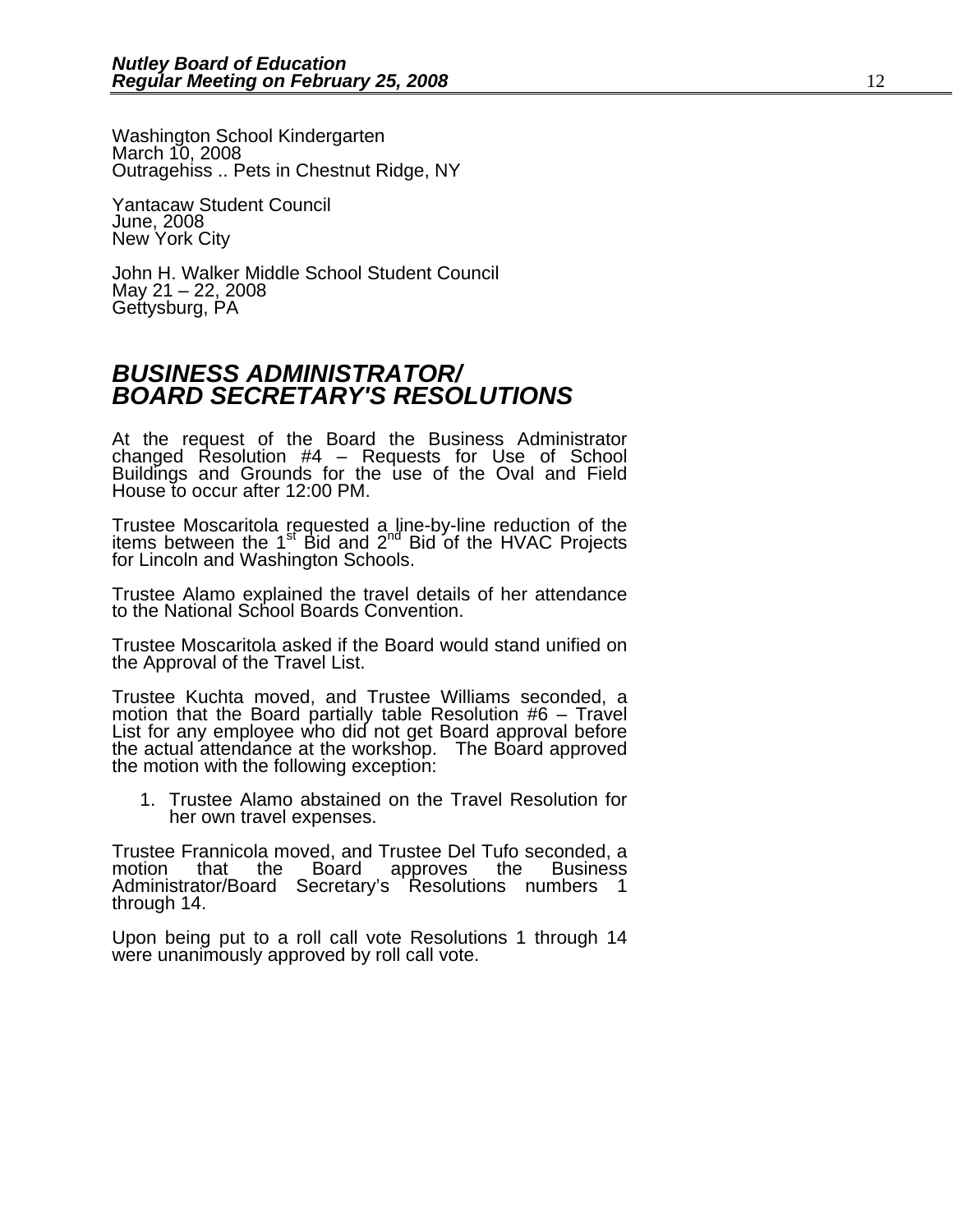1. **SECRETARY & TREASURER'S REPORT**<br>**CERTIFICATION**<br>BE IT RESOLVED that the Board of Education acknowledges and accepts the reports of the Board Secretary (Appendix A) and Treasurer of School Monies (Appendix B) for the period ending January 31, 2008.

### 2. **CERTIFICATION OF MAJOR ACCOUNT FUND STATUS**

BE IT RESOLVED that pursuant to NJAC 6A:23-2.11(c) 4, the Nutley Board of Education certifies that as of January 31, 2008, after review of the Secretary's monthly financial report (Appropriations section) and upon consulta

appropriate district officials, to the best of its knowledge no major account or fund has been over-expended in violation of NJAC 6A:23-2.11(b) and that sufficient funds are available to meet the district's financial obligations for the remainder of the fiscal year. (Major funds are General Fund, Capital Projects and Debt Service.) **FUND STATUS** 

#### 3. **BILLS AND MANDATORY PAYMENTS MANDATORY C**

BE IT RESOLVED that the Board of Education approves the payment of bills and mandatory payments dated February 26, 2008 in the total amount of \$6,513,362.51 (Appendix C).

# 4. **REQUESTS FOR USE OF SCHOOL BUILDINGS AND USE OF BUILDINGS D**

BE IT RESOLVED that the Board of Education approves the requests for the use of school buildings and grounds (Appendix D), that conform to the rules and regulations set by the Board of Education.

## 5. **TRANSFER SCHEDULE TRANSFER E SCHEDULE**

BE IT RESOLVED that the Board of Education approves, in compliance with N.J.A.C. 9:20-2, the transfers in the 2007-08 budget dated January 31, 2008 in the amount of \$176,304.53<br>as appended (Appendix E).

#### 6. **APPROVAL OF TRAVEL LIST**

BE IT RESOLVED that the Board of Education approves the travel list and all expenses per (Appendix F).

**SECY. & TREAS. A<br>REPORTS B** 

# **CERTIFICATE**<br>MAJOR ACCOUNT



### **PAYMENTS<br>USE OF BUILDINGS GROUNDS AND GROUNDS**

 **APPROVE TRAVEL LIST F**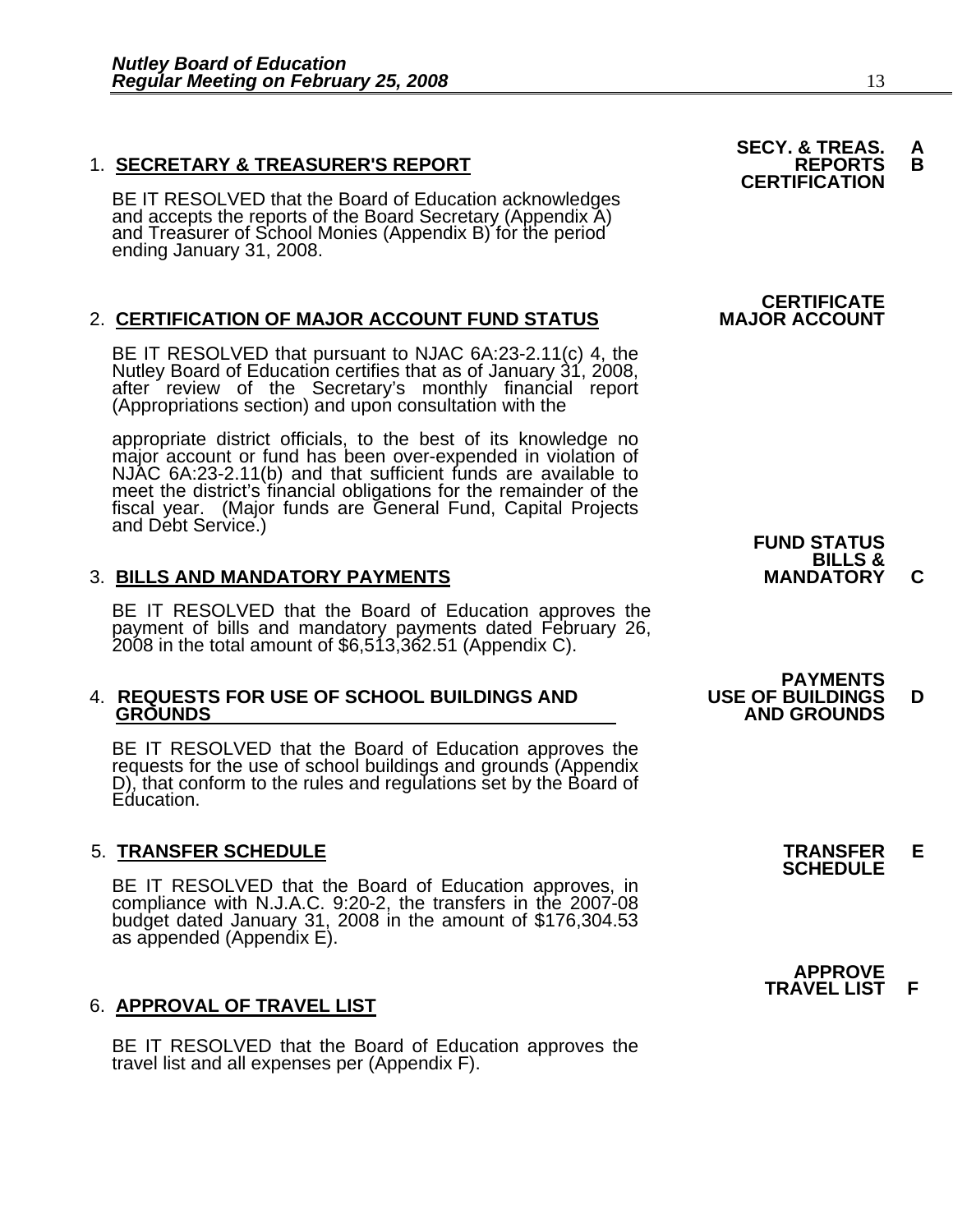#### 7. **TRANSPORTATION AGREEMENTS**

BE IT RESOLVED that the Nutley Board of Education approves<br>the Board Secretary to be authorized to enter into transportation agreements with contractors, other school districts or the Essex County Educational Services Commission for the transportation of Special Education students for the 2008-09 school year, and

BE IT FURTHER RESOLVED that any such agreements be presented for ratification at the next succeeding meeting of the Board of Education.

#### 8. **APPROVAL OF PARTIAL PAYMENT TO A. PFLUGH, INC.**

BE IT RESOLVED that the Board of Education approves partial payment in the amount of \$23,787.32 to A. Pflugh, Inc. for the Franklin Middle School Additions and Alterations Project as per<br>the recommendation of the Board's architect and construction manager.<br> **APPROVAL OF** 

#### 9. **APPROVAL OF PARTIAL PAYMENT TO SALAZAR & ASSOCIATES, INC.**

BE IT RESOLVED that the Board of Education approves partial payment in the amount of \$126,292.21 to Salazar & Associates, Inc. for the Toilet Room Renovations as per the recommendation of the Board's architect and construction manager.

#### 10. **APPROVAL OF CHANGE ORDER**

BE IT RESOLVED that the Board of Education approves Change Orders, on file in the Business Office, for the Salazar & Associates, Inc. for Toilet Room Renovations for the Nutley School District as per the recommendation of the Board's architect and construction manager, The Change Orders will reflect an increase or (decrease) in the amounts as follows:

|                 | Date    | Amount        |
|-----------------|---------|---------------|
| Change Order #1 | 1/25/08 | 9,404.33<br>S |
| Change Order #2 | 1/25/08 | $-()$ -       |
| Change Order #3 | 1/25/08 | \$(82,000.00) |

**APPROVE CHANGE ORDER** 

#### **TRANSPORTATION AGREEMENTS**

 **APPROVAL OF PARTIAL PAYMENT A. PFLUGH, INC.** 

 **PARTIAL PAYMENT SALAZAR & ASSOCIATES**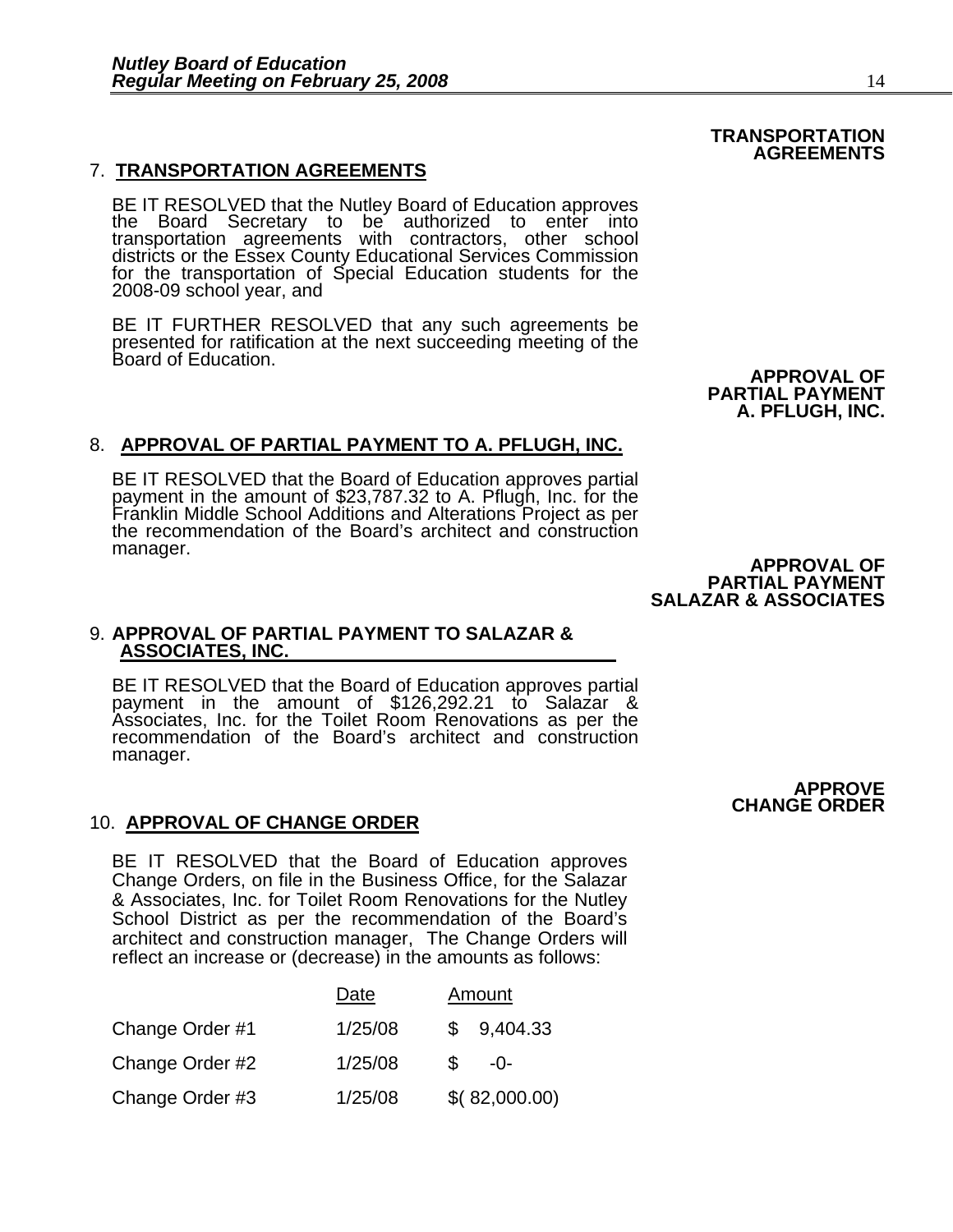#### 11. **APPROVAL OF ACCEPTANCE OF DONATION**

BE IT RESOLVED that the Board of Education approves the acceptance of three window air conditioners as a donation from Jo Anne Farese in the amount of \$1,500 for use in the school district.

#### 12. **AWARD OF CONTRACT –HVAC– Washington School**

WHEREAS, bids for HVAC – Washington School were advertised on January 30, 2008, and

WHEREAS, sealed bids were publicly opened and read aloud on Friday, February 15, 2008 at 3:00 p.m. in the office of the Business Administrator/Board Secretary, and

WHEREAS, bids for HVAC – Washington School are as follows:

 Base Alt. 1 Alt. 2 Alt. 3 Alt. 4 Bill Leary \$1,794,000 \$190,000 \$160,000 \$ 75,000 \$ 40,000 H&S \$2,049,000 \$ 94,000 \$124,000 \$ 2,000 \$ 14,200 TM Brennan \$1,960,000 \$195,000 \$124,000 \$(80,000) \$ 8,500

WHEREAS the Board of Education rejects Alt. 1 through Alt. 4 bids, and

WHEREAS, the base bid of Bill Leary meets all specifications, and is therefore the lowest responsible bidder, and

WHEREAS the architect and engineer recommended that the Board accept the bid of Bill Leary

NOW, THEREFORE, BE IT RESOLVED that the Nutley Board of Education accepts the recommendation of the Board's architect and engineer and approves the award of the contract for HVAC – Washington School to Bill Leary. **AWARD OF**

### **CONTRACT HVAC LINCOLN SCHOOL**

#### 13. **AWARD OF CONTRACT –HVAC– Lincoln School**

WHEREAS, bids for HVAC – Lincoln School were advertised on January 31, 2008, and

#### **AWARD OF CONTRACT HVAC WASHINGTON SCHOOL**

**DONATION**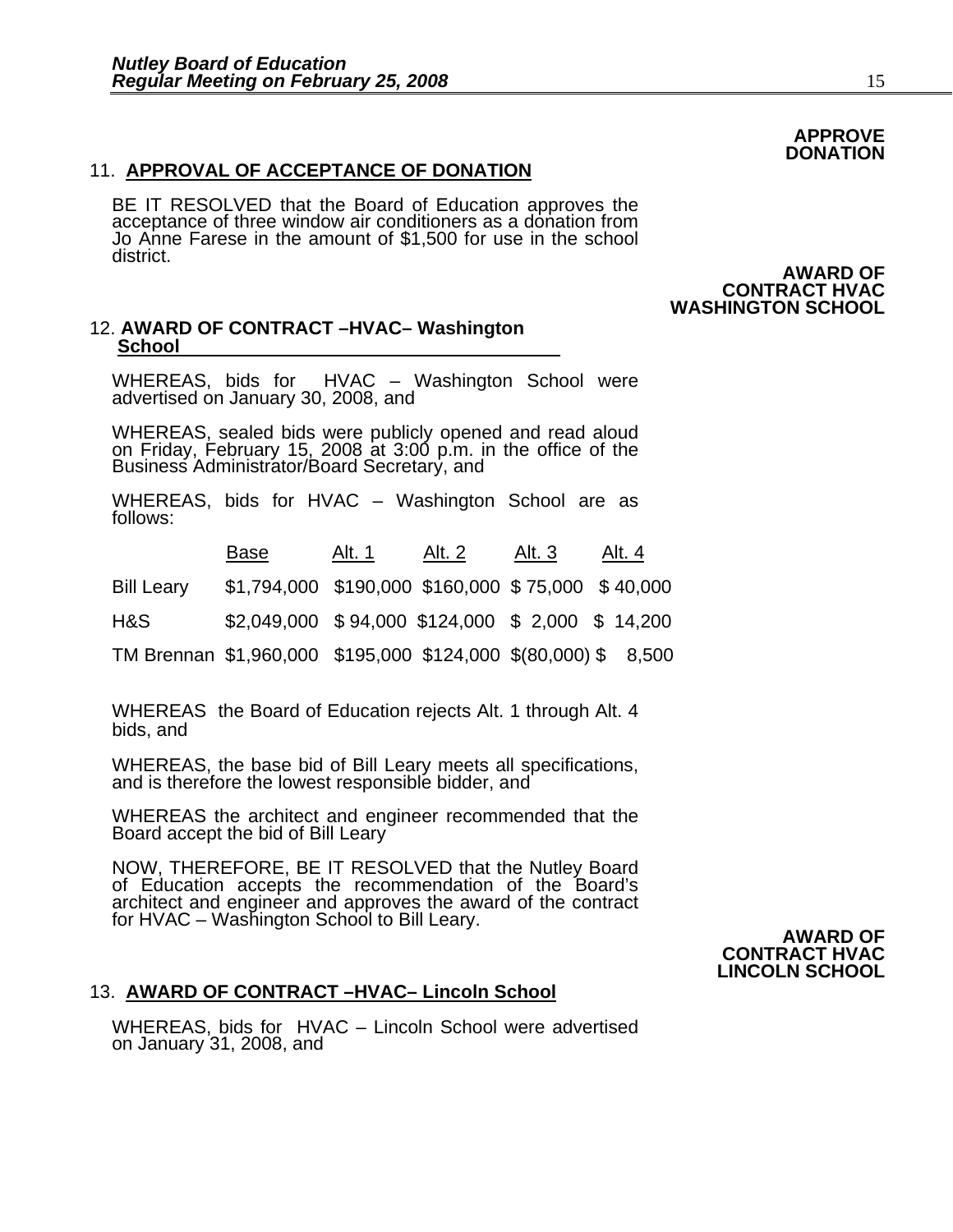WHEREAS, sealed bids were publicly opened and read aloud on Friday, February 15, 2008 at 3:30 p.m. in the office of the Business Administrator/Board Secretary, and

WHEREAS, bids for HVAC – Lincoln School are as follows:

**Base** Alt. 1 Alt. 2 Alt. 3

Nicosia \$2,665,000 \$247,000 \$115,000 \$16,500

H&S \$2,398,000 \$111,000 \$124,000 \$ 42,000

Bill Leary \$1,973,000 \$210,000 \$160,000 \$ 40,000

TM Brennan \$2,540,000 \$227,000 \$125,000 \$ 8,500

WHEREAS the Board of Education rejects Alt. 1 through Alt. 3 bids, and

WHEREAS, the base bid of Bill Leary meets all specifications, and is therefore the lowest responsible bidder, and

WHEREAS the architect and engineer recommended that the Board accept the bid of Bill Leary

NOW, THEREFORE, BE IT RESOLVED that the Nutley Board of Education accepts the recommendation of the Board's architect and engineer and approves the award of the contract for HVAC – Lincoln School to Bill Leary.

#### 14. **ADOPTION OF POLICY (First Reading)**

BE IT RESOLVED that the Board of Education adopts the following policy (first reading) on file in the Business Office (Appendix G) :

Policy #5530 Substance Abuse

#### **HEARING OF CITIZENS CITIZENS**

Resident O'Brien addressed the Board and commented on technology. He emphasized the importance of technology and complimented the Board for their hard work on the budget.

 **ADOPTION OF POLICY 1ST READING G**

**HEARING OF**